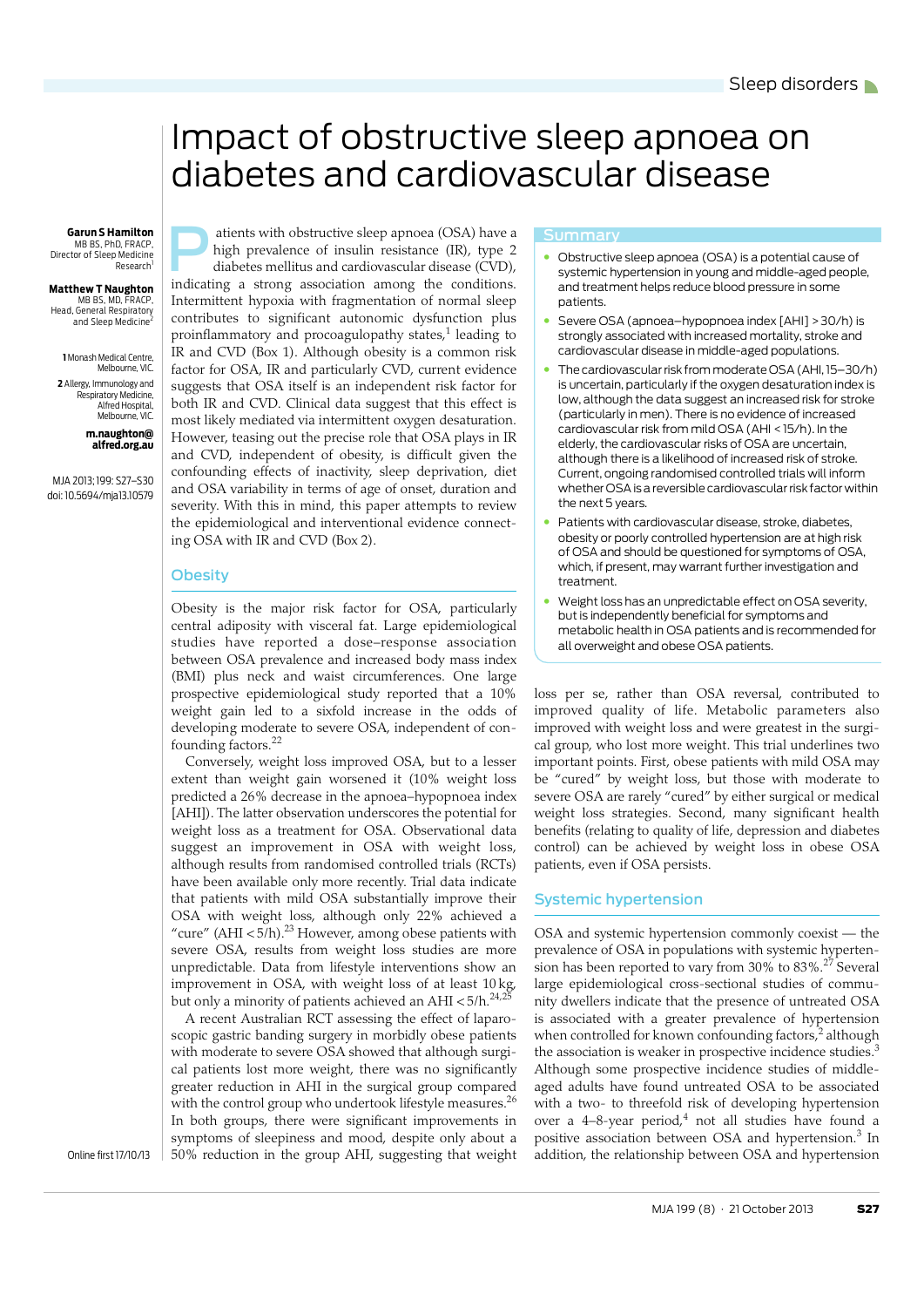| Underlying mechanisms                                                                                                                                                                                                                                                                                                | Primary events                                                                         | Physiological consequences                                                                                                                                                                                                                                                                                                | Clinical features                                                                                                                                                                                                                                                                  |
|----------------------------------------------------------------------------------------------------------------------------------------------------------------------------------------------------------------------------------------------------------------------------------------------------------------------|----------------------------------------------------------------------------------------|---------------------------------------------------------------------------------------------------------------------------------------------------------------------------------------------------------------------------------------------------------------------------------------------------------------------------|------------------------------------------------------------------------------------------------------------------------------------------------------------------------------------------------------------------------------------------------------------------------------------|
| Upper airway collapse<br><b>↓ Muscle tone</b><br>+ Airway size<br><b>↓ Surface tension</b><br><b>t Rostral fluid shift</b><br><b>1 Upstream resistance</b><br>t Airway length<br>t Load on lung volume<br>t Muscle injury<br>Cyclic apnoea-hyperpnoea<br><b>1 Chemosensitivity</b><br><b>t</b> Overshoot (loop gain) | $\rightarrow$ Sleep onset<br>Apnoea<br>${10, 1CO, 1pH}$<br>Arousal<br>Airflow<br>Sleep | ↓ Intrathoracic pressure<br><b>1 Cardiac afterload</b><br>Autonomic disturbance<br>Bradycardia, tachycardia<br>Pulmonary vasoconstriction<br>Systemic vasoconstriction<br>CO <sub>2</sub> retention<br>Endothelial dysfunction<br>Vascular oxidative stress<br>Inflammation<br>Procoagulopathy<br>Metabolic dysregulation | Daytime sleepiness<br>Obesity<br>Insulin resistance and diabetes<br>Systemic hypertension<br>Pulmonary hypertension<br>Atrioventricular block<br>Atrial fibrillation<br>Ischaemic heart disease<br>Diastolic heart failure<br>Systolic heart failure<br><b>Stroke</b><br>Mortality |

1 Schematic summary of precipitating factors towards obstructive sleep apnoea, with physiological consequences and downstream cardiovascular consequences

has not been confirmed in patients aged  $>65$  $>65$  years,<sup>5</sup> probably because of additional accumulating risk factors.

Treatment of OSA with continuous positive airway pressure (CPAP) has been shown to lead to reductions in mean systemic blood pressure measured over 24 hours, although these falls are small (about 2–3 mmHg), with the greatest benefit seen in patients with more severe OSA.<sup>[6](#page-3-12)</sup> There is also evidence that treatment with mandibular advancement splints leads to an improvement in hypertension,[7](#page-3-13) suggesting that the benefit of OSA treatment with respect to blood pressure is independent of the treatment modality.

Despite this, pharmacological antihypertensive therapy (valsartan) is more effective than CPAP (9 mmHg v 2 mmHg fall in mean 24-hour blood pressure) over 8 weeks, according to one RCT of 23 patients with hyperten-sion and OSA.<sup>[28](#page-3-14)</sup>

Four important messages need consideration regarding OSA and hypertension. First, clinicians should assess for OSA symptoms and consider a sleep study in patients with resistant hypertension.<sup>[29](#page-3-15)</sup> Second, OSA treatment in hypertensive OSA patients may improve blood pressure control but without large reductions, while snoring and quality of life should improve. Third, CPAP is not a substitute for pharmacological treatments. Fourth, obesity is a unifying factor and, accordingly, assistance with weight loss should be the primary objective for clinicians.

## Insulin resistance and diabetes

Metabolic disorders of glucose control and OSA share the same major risk factor of central obesity with excess visceral fat and, unsurprisingly, the disorders commonly coexist. Mechanistically, OSA may aggravate IR and type 2 diabetes via intermittent hypoxia, fragmented sleep and elevated sympathetic activity. Diabetes may contribute to OSA via neuropathy and weight gain related to insulin use. The prevalence of OSA in patients with type 2 diabetes has been reported to vary between 23% $^8$  $^8$  and 86%,<sup>[9](#page-3-17)</sup> with differences in study populations and OSA definitions explaining the marked variation in results.<sup>[10](#page-3-18)</sup> Most cross-sectional studies have demonstrated that OSA is independently associated with IR and type 2 diabetes in adult sleep clinic populations and in unselected communi-

ties, independent of age and BMI, but prospective incidence studies have been less convincing.

The effect of OSA treatment with CPAP on insulin sensitivity and glucose control (ie,  $HbA_{1c}$  levels) is unclear. A recent meta-analysis $^{11}$  of five RCTs (four with crossover design) suggested that reversal of OSA with CPAP for 1–12 weeks has a beneficial effect on IR, as measured by homoeostatic model assessment in OSA patients without diabetes, although the effect size was small  $(-0.44)$  in contrast to pharmacological effects  $(-0.9)$ . The only RCT of CPAP treatment of OSA among adults with type 2 diabetes indicated that CPAP did not improve homoeostatic model assessment scores,  $HbA_{1c}$  levels or BMI in 42 patients with moderate to severe OSA and type 2 diabetes, although patients were symptomatically and objectively less sleepy.<sup>[30](#page-3-20)</sup> A larger and longer international trial is nearing completion (NCT00509223). Some authors suggest the variable effects of CPAP on glucose control may relate to duration of CPAP treatment (potentially > 3 months) and that the effects may be greatest in patients who are less obese.[31](#page-3-21)

The observations above indicate that factors for developing IR other than obesity, sedentary lifestyle and age, such as OSA and loss of normal sleep, should be considered, especially among patients with difficult-to-control diabetes. Moreover, it is important to realise that the OSA and IR pathophysiological association may be bidirectional.

## **Stroke**

Patients with untreated OSA have an elevated risk of developing stroke, and the data are more consistently positive than for cardiac disease, $^{18}$  including in the elderly[.32](#page-3-23) Mechanisms include large swings in systemic blood pressure, local vibrational damage to the carotid artery bifurcation, increased coagulopathy, surreptitious development of atrial fibrillation during sleep with thrombus formation and paradoxical emboli through asymptomatic patent foramen ovale opening during transient sleep-related hypoxaemia with pulmonary hypertension.<sup>[33](#page-3-24)</sup>

Prospective observational studies show increasing risk for ischaemic stroke with increasing OSA severity.[19](#page-3-25) A large epidemiological study in the United States found that the risk for stroke in men increased almost three times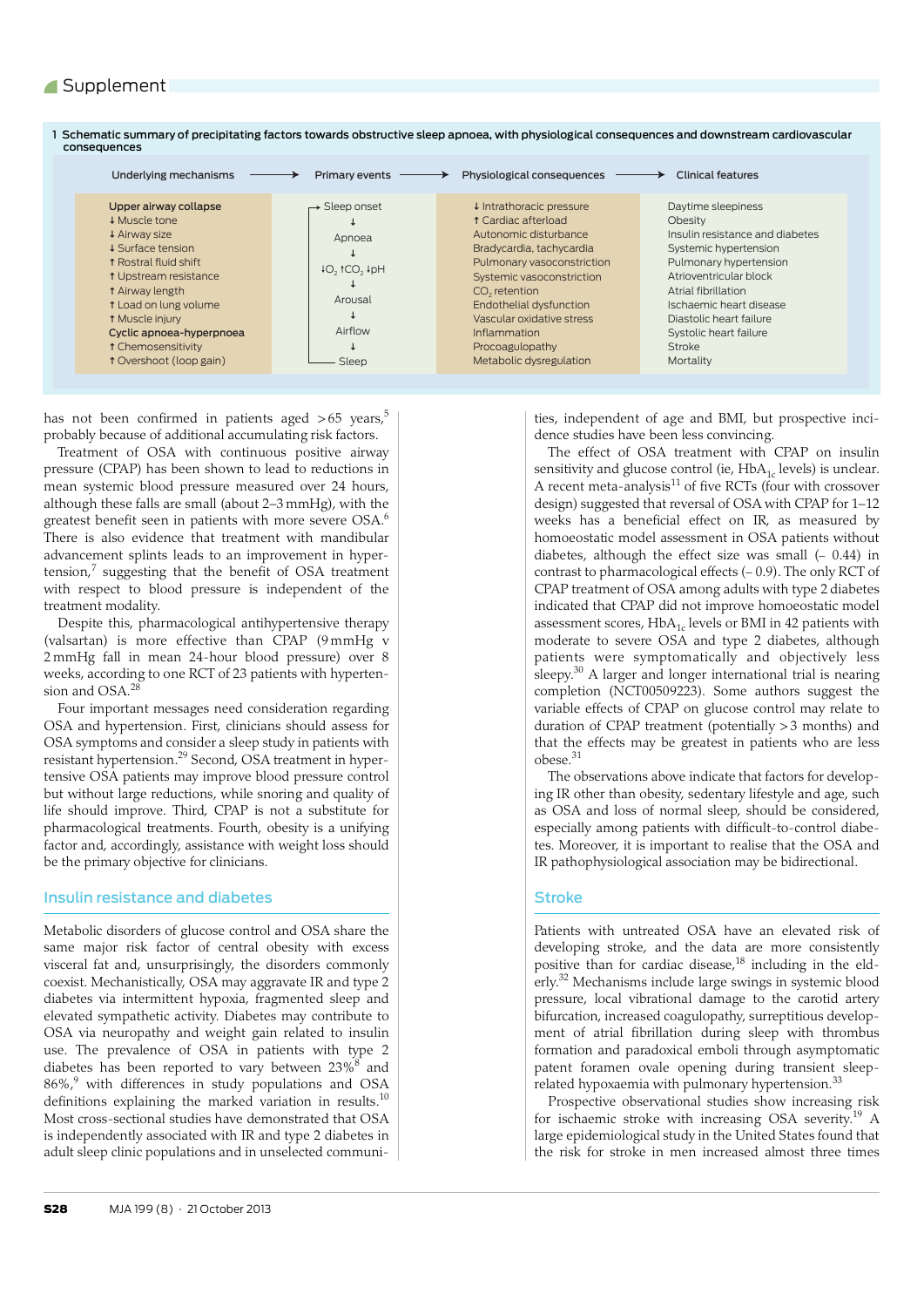### 2 Summary of cross-sectional prevalence and prospective incidence epidemiological trials that show an independent link between severe obstructive sleep apnoea and cardiovascular risk\*

|                         | Cross-sectional<br>prevalence | Prospective<br>incidence                 | Interventional                  |
|-------------------------|-------------------------------|------------------------------------------|---------------------------------|
| Hypertension            | Yes <sup>2</sup>              | Yes (not in elderly) <sup>3-5</sup>      | Yes, but small <sup>6,7</sup>   |
| Insulin resistance      | $Ye^{-8-10}$                  | Conflicting data                         | Yes. non-diabetic <sup>11</sup> |
| Ischaemic heart disease | $Ye^{-12,13}$                 | Yes <sup>12</sup>                        | Not available                   |
| Atrial fibrillation     | $Yes^{14}$                    | Not available                            | Not available                   |
| Heart failure           | Yes <sup>15</sup>             | $Yes^{16}$                               | Yes <sup>17</sup>               |
| Stroke                  | $Yes^{18}$                    | $Yes^{19}$                               | Not available                   |
| Mortality               | Yes <sup>20</sup>             | Yes (uncertain in elderly) <sup>21</sup> | Not available                   |

\*Adjusted for all known confounding factors and obstructive sleep apnoea-treatment randomised controlled trials (interventional).

once the AHI was > 19/h, but that the risk in women was much smaller and did not become significant until AHI was  $> 25/h$ .<sup>19</sup>

CPAP treatment may reduce stroke risk; however, large RCTs are lacking. Observational studies have shown that treatment of OSA reduces stroke risk. The only RCT assessing the effect of CPAP on risk of mortality and subsequent stroke did not show a benefit, but had only small numbers and was not adequately powered to address the issue[.34](#page-3-26)

## Ischaemic heart disease

The prevalence of OSA is high (estimated to be 30%–58%) in patients with ischaemic heart disease  $(HID).<sup>12</sup>$  In the general community, cross-sectional epidemiological evidence supports a link between OSA and IHD. OSA is associated with a greater risk for acute myocardial infarction than are smoking or hypertension.<sup>13</sup> Further, the presence of OSA in patients with established IHD is associated with greater 7-year mortality compared with patients without OSA.[12](#page-3-27) Whether underlying OSA contributes to the well described circadian distribution of myocardial infarction (peak incidence around 8 am) remains to be determined. RCTs of OSA treatment on the development or outcomes of IHD are presently lacking.

## Cardiac arrhythmias

Benign cardiac arrhythmias are commonly present in OSA. Examples include cyclic tachycardia–bradycardia, atrial and ventricular ectopics, bigeminy, heart block and atrial fibrillation.<sup>35</sup> In a large study, subjects with severe OSA (AHI > 30/h) were found to be more likely to have atrial fibrillation (fourfold risk), non-sustained ventricular tachycardia (4.4-fold risk) and quadrigeminy (twofold risk) compared with subjects without OSA.<sup>14</sup> The clinical significance of this is unknown. Similar data were provided for Australians with moderate OSA (AHI > 15/h), with an odds ratio of 3 for having atrial fibrillation.[35](#page-3-29)

Some data suggest that all arrhythmias improve with CPAP treatment, $36$  whereas other data are not as supportive.[37](#page-3-32) One study suggested the 12-month recurrence of atrial fibrillation after cardioversion was significantly lower if coexistent OSA was treated with CPAP compared with untreated OSA.[38](#page-3-33)

Although the risk of fatal arrhythmias from OSA is unknown, an increased risk is suggested from data showing that subjects with OSA who die of sudden cardiac death are more likely to do so at night compared with those without OSA.<sup>[39](#page-3-34)</sup>

Although RCTs of the effect of OSA treatment on cardiac arrhythmia frequency and severity are lacking, it does appear prudent to question for OSA symptoms in patients with difficult-to-control arrhythmias, such as cyclic tachycardia–bradycardia or atrial fibrillation, especially when they occur during sleep.

## Heart failure

Both diastolic and systolic heart failure (HF) are common in OSA populations. In addition to the proposed effect of OSA on CVD, large swings in negative intrathoracic and positive intravascular pressures that result from OSA are thought to contribute to the development of cardiomyopathy as well as hypertension, hypoxia, hypoxic pulmonary hypertension and oxidative stress. $^1$  $^1$  Epidemiological data indicate a threefold greater prevalence of diastolic and systolic HF in community dwellers with severe OSA (AHI > 30/h) compared with those without OSA.[15](#page-3-35) Further, the risk of developing incident HF due to untreated OSA is estimated to be 1.6 times greater, based on 4422 community dwellers (controlled for age, sex, race, diabetes and hypertension) followed for a mean of 8.7 years.<sup>16</sup>

OSA and central sleep apnoea (defined by about 30 seconds of hyperventilation followed by about 30 seconds of apnoea with no respiratory effort and usually absence of snoring) are also commonly seen within HF populations. A study demonstrated that 55%–85% of HF patients have sleep apnoea (either obstructive or central) when patients were tested several times over a 12-month period[.40](#page-3-37) In general, central sleep apnoea is seen in the more advanced severe spectrum of HF and can be explained by additional pathophysiology to that seen in pure OSA. The high prevalence of each type of apnoea does not appear to have been affected by the introduction of  $\beta$ -blockers or spironolactone.<sup>[41](#page-3-38)</sup>

Evidence suggests that coexistent OSA worsens HF and is improved by CPAP therapy. An RCT found that treatment of patients with OSA (AHI > 20/h) and systolic HF with fixed pressure CPAP over 3 months was associated with improvements in systolic function, quality of life, exercise capacity and autonomic control.<sup>[17](#page-3-39)</sup> Nevertheless, the data are not universally positive. The study was not large enough to assess mortality; however, an observational study suggests an improvement in survival with long-term CPAP treatment, compared with untreated OSA[.42](#page-3-10)

## **Mortality**

Several large, longitudinal epidemiological studies have consistently indicated that in middle-aged populations, severe untreated OSA (AHI > 30/h) is associated with greater mortality compared with treated OSA, mild to moderate OSA or no OSA.[20](#page-3-40) These data suggest that severe OSA confers a mortality risk, which is prevented by CPAP treatment. Nevertheless, these studies were not